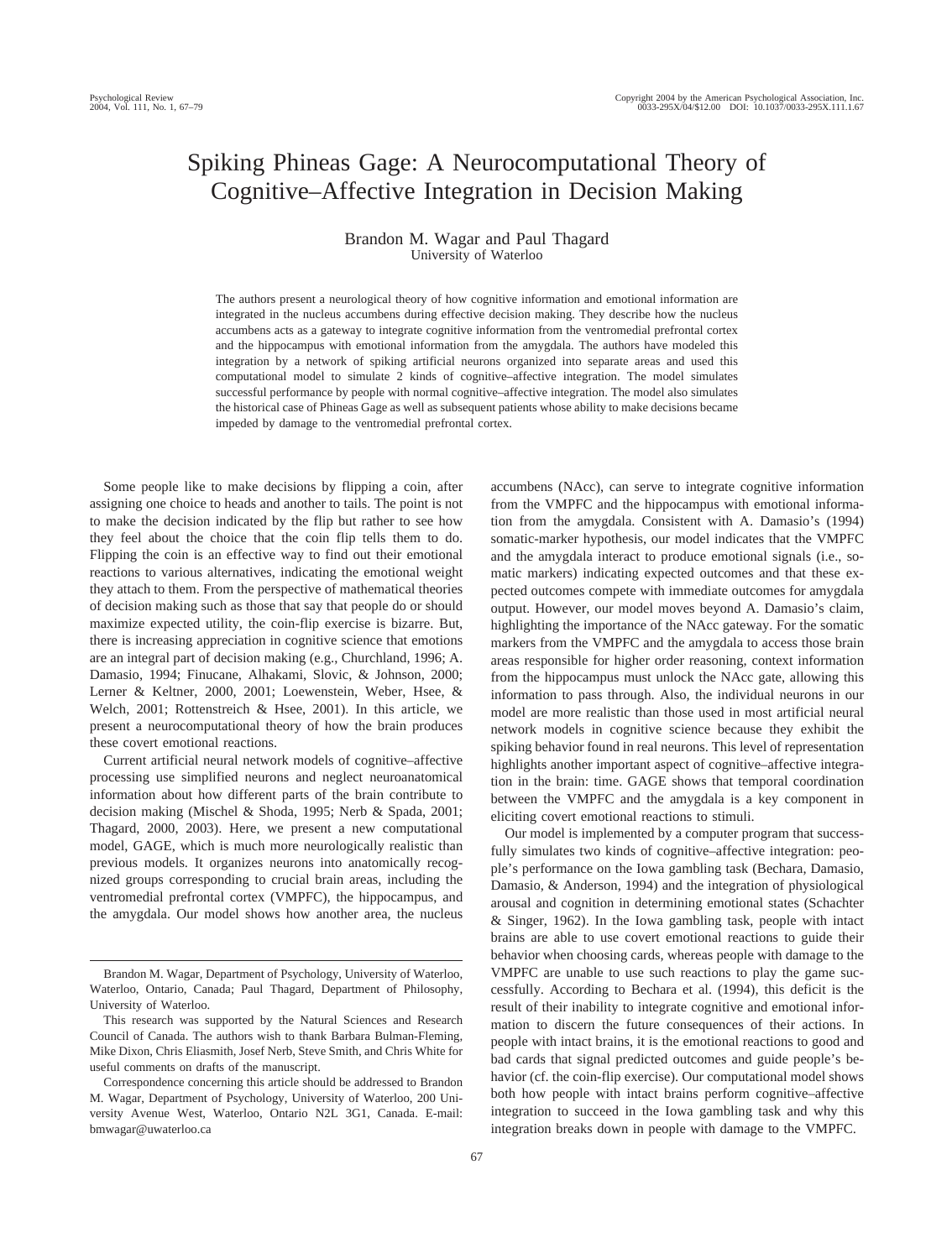In addition to modeling performance on the Iowa gambling task, GAGE also models the integration of physiological arousal and cognition in determining emotional states (Schachter & Singer, 1962). Schachter and Singer (1962) showed that given a state of emotional arousal for which no immediately appropriate explanation is available (i.e., ambiguous emotional arousal), participants could be manipulated into states of euphoria or anger by manipulating the context. All participants were injected with epinephrine, leading to the same state of physiological arousal among participants, yet this arousal led to different appraisals of emotional reaction as determined by the current context. Although we are not concerned with the high-level mechanism(s) underlying the cognitive appraisal of one's emotional state, we are interested in the mechanism whereby context exerts a moderating effect on the emotional reaction to different stimuli. Our computational model shows how context is capable of exerting such an effect.

The most famous person with damage to the VMPFC was a 19th-century patient, Phineas Gage.<sup>1</sup> Our model, called *GAGE* in his honor, explains why his ability to make decisions declined drastically after he sustained brain damage presumed to have occurred in the VMPFC (H. Damasio, Grabowski, Frank, Galburda, & Damasio, 1994). We therefore begin by reviewing his case and the somatic-marker hypothesis that A. Damasio (1994) developed to account for it. Our model is compatible with A. Damasio's explanation of the decision-making deficits of VMPFC damage but goes beyond it in providing a much more detailed and computationally implemented account of the role the NAcc plays in effective and defective decision making.

Phineas Gage was the foreman of a railway construction gang working for the contractors preparing the bed for the Rutland and Burlington railroad near Cavendish, VT. On September 13, 1848, an accidental explosion of a charge he had set blew his tamping iron through his head. Most of the front part of the left side of his brain was destroyed.

Some months after the accident, Phineas felt strong enough to resume work. But, because his personality had changed so much, the contractors who had employed him were reluctant to reinstate him. Before the accident, he had been their most capable and efficient foreman, one with a well-balanced mind and who was looked on as a shrewd, smart businessman. He was now fitful, irreverent, and grossly profane, showing little deference for his fellow coworkers. He was also unable to settle on any of the plans he devised for future action. His friends said he was "no longer Gage" (Macmillan, 2000).

#### A. Damasio's (1994) Somatic-Marker Hypothesis

Phineas Gage represents the first reported case of an individual who suffered damage to the VMPFC. What is of particular interest is the nature of the deficits resulting from damage to this brain region. Although basic cognitive, intellectual, and language skills remain intact, the ability to reason—particularly within a social context—is seriously impaired. Concretely, Gage could think and speak, yet he lost all of his friends and was unable to hold down a job. More important, Phineas Gage is not the only instance of this fascinating constellation of subtle deficits; there have been several other documented cases of lesions localized to the VMPFC (see A. Damasio, 1994). In general, VMPFC damage is characterized by insensitivity to future consequences. Although the impairment is usually discussed in the context of real-life decision making (i.e., as an impairment in the ability to predict the consequences of one's actions within a complex social environment), the impairment extends to other decision-making tasks that involve distinctions between long-term and short-term consequences in an environment containing punishment and reward. Evidently, damage to the VMPFC injures the ability to predict the future consequences of one's actions and behave accordingly.

According to Antonio Damasio (1994), the VMPFC is critically involved in the production of somatic markers. Somatic markers are the feelings, or emotional reactions, that have become associated through experience with the predicted long-term outcomes of certain responses to a given situation. According to the somaticmarker hypothesis, sensory representations of a given response to the current situation activate knowledge tied in with previous emotional experience. The resulting covert emotional signals (i.e., somatic markers) act as biases influencing the mechanisms responsible for higher level cognitive processes and/or the motor effector sites. Somatic markers assist people during the decision-making process by rapidly highlighting those options that have positive predicted outcomes and eliminating those options that have negative predicted outcomes from further consideration. Somatic markers make the decision process more efficient by narrowing the number of feasible behavioral alternatives while allowing the organism to reason according to the long-term predicted outcomes of its actions.

#### Cognitive–Affective Integration in the NAcc

We now present a neurological theory of how cognitive information and emotional information are integrated in the NAcc during effective decision making. A. Damasio's (1994) proposed somatic-marker mechanism suggests that interconnections between the VMPFC and the amygdala are responsible for the formation of memory traces that allow the organism to predict the future outcome of a given response. We expand on this mechanism (see Figure 1), discussing how somatic markers are passed on to the NAcc, which acts as a gateway allowing only contextconsistent behavior (as determined by hippocampal inputs to the NAcc) to pass through. In addition, GAGE shows that temporal coordination between the VMPFC and the amygdala is a key component to eliciting emotional reactions to stimuli. Information that passes through the NAcc is redirected back to the VMPFC and other prefrontal and neocortical sites, providing the covert emotional reaction that feeds into higher level cognitive processes and/or the motor effector sites.

In the following sections, we describe the processes of establishing predicted outcomes and gating of NAcc throughput in more detail. We then move to a description of the predicted large-scale

<sup>&</sup>lt;sup>1</sup> It should be noted that the claim that Phineas Gage's brain damage included the VMPFC has recently been questioned (Macmillan, 2000). Given indeterminacy about where the tamping iron entered and left the skull, individual differences in the position of the brain inside the skull, and the fact that Harlow's (1848) accounts are questionable, we might never know the true nature of Gage's lesions. However, the fact remains that, regardless of these concerns, the folklore surrounding his story still makes Gage the most famous person with apparent damage to the VMPFC.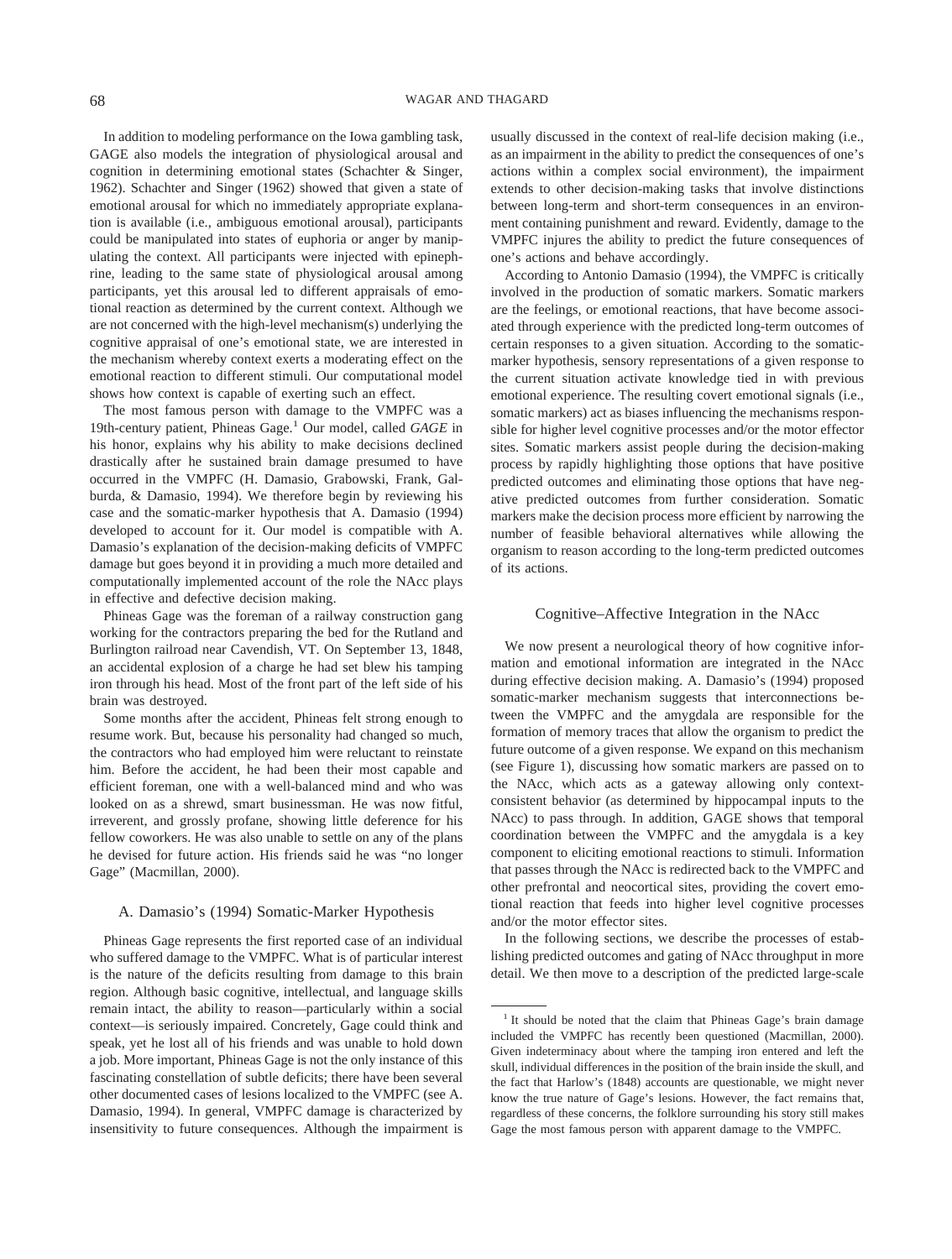

*Figure 1.* Schematic of the neuronal mechanism implemented in GAGE.  $VMPFC = ventromedial prefrontal cortex; NAcc = nucleus accumbens;$  $VTA$  = ventral tegmental area.

dynamics of the mechanism using a test of VMPFC damage as an example.

#### *Establishing Predicted Outcomes*

Emotional signals in decision making bias the organism to avoid decisions that will lead to negative future outcomes and promote decisions that will lead to positive future outcomes. In this manner, the neural basis for the production of emotional signals impels the organism to behave in ways that promote achievement and longterm survival within a given environment. To this end, the mechanism must recruit brain regions involved in the processing and storage of bodily states (to avoid unpleasant states and promote homeostatic ones). It must also recruit regions responsible for cognitive processes (to process sensory representations), to be able to link the latter to the former.

A. Damasio (1994) highlighted two key structures as primarily responsible for the production of somatic markers: the VMPFC and the amygdala. The VMPFC receives input from sensory cortices, representing the behavioral options, and from limbic structures, most notably the amygdala, which processes somatic states. Through these interconnections between cognitive and emotional processes, the VMPFC records the signals that define a given response by encoding the representations of certain stimuli and the behavioral significance of the somatic states that have been previously associated with the given response. It thereby lays down a memory trace (somatic marker) that represents a given action and the expected consequences of the action. Once the memory trace is encoded, the VMPFC houses the critical output for somatic markers to influence decision making. When a set of inputs to the VMPFC elicit a response, the VMPFC, through its reciprocal connections with the amygdala, elicits a reenactment of the bodily state consistent with the predicted future outcome of the given behavior. Then, this covert emotional reaction is passed on to overt decision-making processes and/or motor effector sites. If the predicted outcome is positive, the response remains active for further consideration or is chosen for action. If the predicted outcome is negative, the option is eliminated from the set of possible alternatives.

#### *Gating of NAcc Throughput*

The mechanism responsible for the production of emotional signals in decision making pretunes the organism to behave in ways that promote achievement and long-term survival within a given environment. To this end, A. Damasio's (1994) somaticmarker mechanism elicits emotional reactions signaling the predicted outcome of a given event. We now build on this mechanism, demonstrating hippocampal gating of the prefrontal cortex throughput in NAcc neurons (see Figure 2 for a schematic depiction). Our extended mechanism describes how the NAcc narrows



*Figure 2.* The nucleus accumbens (NAcc) gateway. A: The ventromedial prefrontal cortex (VMPFC) and the amygdala produce brief, smallamplitude membrane depolarizations in NAcc, which themselves cannot cause the NAcc neurons to fire. B: This is because NAcc neurons are typically in a hyperpolarized state as a result of the massive inhibitory dopamine input from the ventral tegmental area. C: Hippocampal input, conversely, produces large-amplitude, long-duration, plateaulike depolarizations. D: For the subset of NAcc neurons receiving hippocampal input, their typical hyperpolarized state is disrupted by temporary depolarization plateaus that bring NAcc neurons' activity levels close to firing threshold, thereby allowing any coincidental VMPFC and amygdala activity to elicit spike activity in NAcc neurons and pass through the NAcc gateway.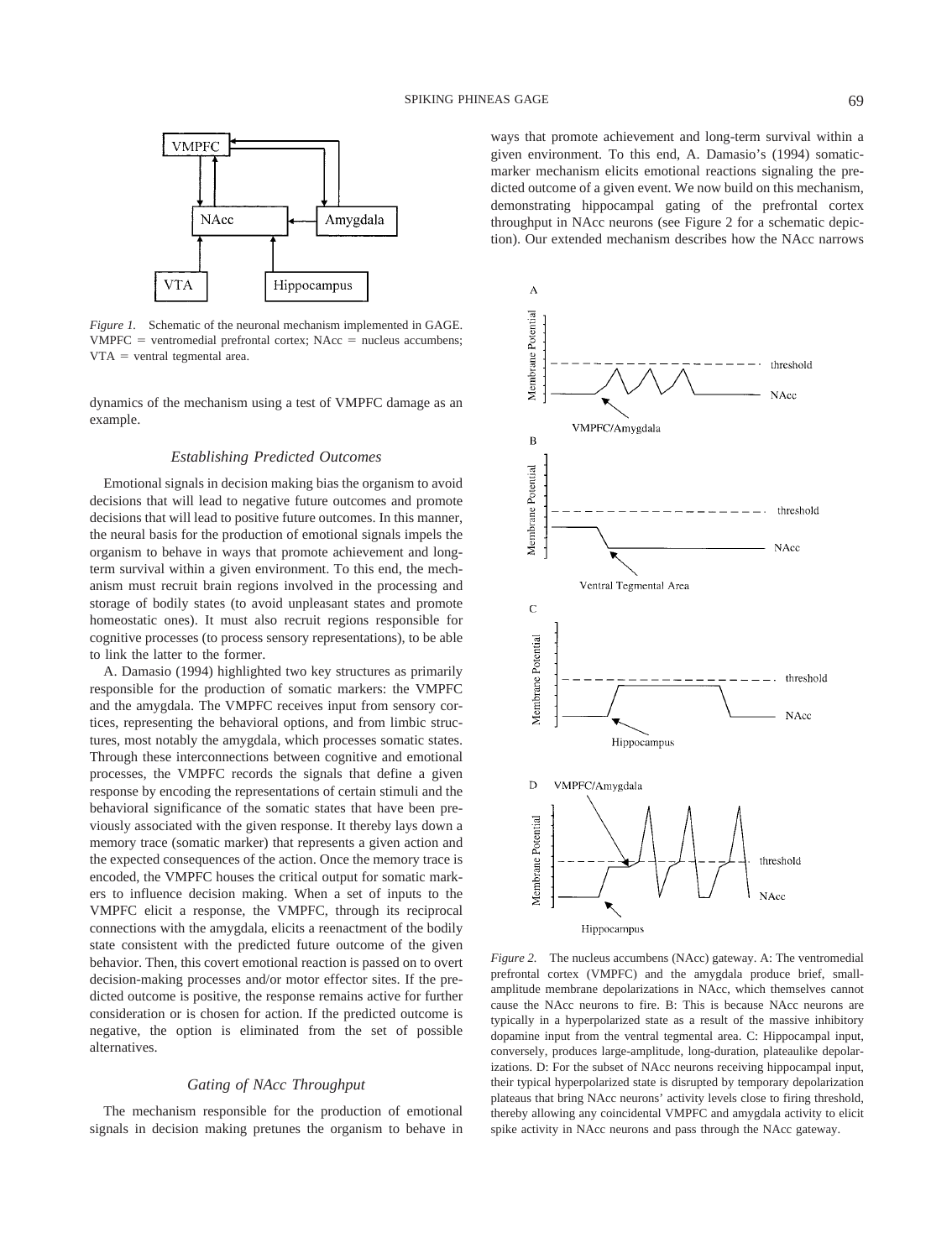down the alternative choices by allowing only those behaviors that are consistent with the current context to access higher level cognitive processes and/or the motor effector sites responsible for action.

Hippocampal input limits NAcc gateway throughput to those behaviors that are consistent with the current context (see Figure 3; O'Donnell & Grace, 1995). The NAcc is responsible for mediating basic locomotor and appetitive behaviors that are driven by the affective state of the organism (Mogenson, Jones, & Yim, 1980). Thus, it provides the ideal location for cognitive–affective integration during covert decision-making tasks. To this end, recent studies have shown that the NAcc is involved in reward learning (Berns, McClure, Pagnoni, & Montague, 2001; Breiter, Aharon, Kahneman, Dale, & Shizgal, 2001; Knutson, Adams, Fong, & Hommer, 2001; Knutson, Westdorp, Kaiser, & Hommer, 2000), drug addiction (Calabresi, De Murtas, & Bernardi, 1997; Hitchcott & Phillips, 1997; Mogenson et al., 1980), and affective processes (Calabresi et al., 1997; Mogenson et al., 1980).

The NAcc receives afferent connections from the VMPFC, the amygdala, and the hippocampus and massive dopamine input from the ventral tegmental area (see Figure 1; O'Donnell & Grace, 1995). The VMPFC and the amygdala produce brief, smallamplitude membrane depolarizations in the NAcc, which themselves cannot cause NAcc neurons to fire (Grace & Moore, 1998; O'Donnell, 1999; O'Donnell & Grace, 1995). This is because NAcc neurons are typically in a hyperpolarized state as a result of the massive inhibitory dopamine input from the ventral tegmental area (Grace & Moore, 1998; O'Donnell, 1999; O'Donnell & Grace, 1995). Therefore, NAcc neurons are being constantly bombarded with VMPFC- and amygdala-driven excitatory postsynaptic potentials, yet none of the information is getting through. Hippocampal input, conversely, produces large-amplitude, long-



*Figure 3.* Hippocampal gating of the prefrontal cortex (PFC) throughput in nucleus accumbens (NAcc) neurons. During the down state, excitatory postsynaptic potentials (EPSPs) from the PFC afferent activation (indicated by the lines labeled *not gated*) do not result in NAcc firing. The up state is dependent on hippocampal inputs (indicated by the broken upward lines beneath the tracing). Because the up state elicited by hippocampal inputs brings the NAcc membrane potential close to firing threshold, EPSPs from the PFC afferent activation (indicated by the lines labeled *gated*) easily elicit NAcc firing. Adapted from "Ensemble Coding in the Nucleus Accumbens," by P. O'Donnell, 1999, *Psychobiology, 27,* p. 188. Copyright 1999 by the Psychonomic Society. Adapted with permission.

duration, plateaulike depolarizations (Grace & Moore, 1998; O'Donnell, 1999; O'Donnell & Grace, 1995). For the subset of NAcc neurons receiving hippocampal input, their typical hyperpolarized state is disrupted by temporary depolarization plateaus that bring NAcc neurons' activity levels close to firing threshold, thereby allowing any coincidental VMPFC and amygdala activity to elicit spike activity in NAcc neurons and pass through the NAcc gateway (see Figure 3).

Thus, the hippocampus controls VMPFC and amygdala throughput in the NAcc by allowing only those patterns active in NAcc neurons that are consistent with the current context to elicit spike activity in NAcc neurons. The combined VMPFC and amygdala input to NAcc neurons represents the multitude of potentially effective responses (and their associated emotional reactions) to a given situation. The hippocampus influences the selection of a given response by facilitating within the NAcc only those responses that are congruent with the current context.

The amygdala provides a facilitatory influence on VMPFC activity in the NAcc, but only if the amygdala activity precedes VMPFC stimulation within a brief, 40-ms period (Grace & Moore, 1998; O'Donnell & Grace, 1995). This event-related facilitation provides the means by which an emotional valence representing the predicted outcome of a given response can be passed through the NAcc to higher level cognitive processes, thereby creating the covert emotional reaction predicting the future outcome of a given response. The strict time constraint here also highlights the importance of a coincidental increase in firing rate between the VMPFC and the amygdala in cognitive–affective integration. Because the VMPFC is constantly bombarding the NAcc with multiple patterns, the amygdala activity must be in close temporal proximity to the appropriate VMPFC response. If the amygdala input to NAcc neurons was to exert a long-lasting influence, emotional valences could become inappropriately associated with alternative responses.

Because the VMPFC elicits a predicted outcome through reciprocal connections with the amygdala, the VMPFC signal representing a given response and the amygdala signal representing the emotionally laden predicted outcome of that response are generated together and will arrive at NAcc neurons together. This allows them to fulfill the strict time constraints of the event-related facilitation previously mentioned. Also, because the amygdala produces rapid, small-amplitude excitatory postsynaptic potentials, the representation of a given response and its associated emotional valence will degrade rapidly, preventing the occurrence of any possible confusion between response and predicted outcome.

In summary, the NAcc and the hippocampus are key contributors to the covert production of emotional reactions, which can direct decision-making processes. The NAcc forms a gateway for somatic markers, and the hippocampus determines what passes through this gateway by limiting throughput to those responses that are consistent with the current environment.

#### *Network Dynamics*

Information representing the current context, bodily states associated with the current situation, and potential responses to and appraisals of the current situation are represented in the hippocampus, amygdala, and VMPFC, respectively (see Figure 4 for a schematic depiction). Through memories stored in its reciprocal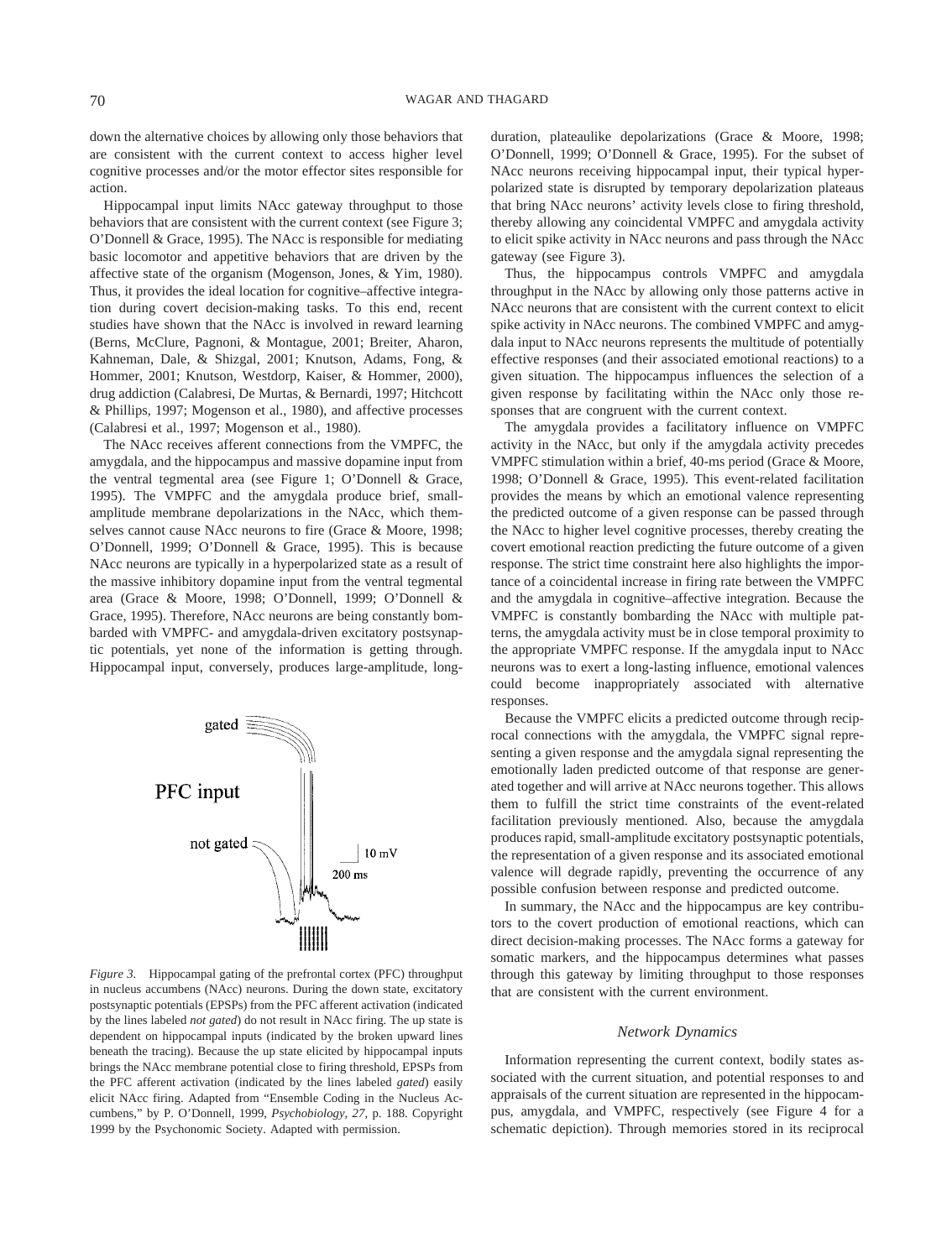

*Figure 4.* Network dynamics. A: Through memories stored in its reciprocal connections with the amygdala, the ventromedial prefrontal cortex (VMPFC) elicits an emotional signal representing the predicted future outcome of a given response, and this information is fed into the nucleus accumbens (NAcc). B: Because NAcc neurons are typically in a hyperpolarized state as a result of dopamine inhibition from the ventral tegmental area (VTA), the VMPFC and amygdala inputs alone are insufficient to elicit spike activity in NAcc neurons. C: However, a subset of NAcc neurons will become depolarized by hippocampal input representing the current context. D: Those responses in the VMPFC that are consistent with the current context (i.e., make synapses on NAcc neurons that are experiencing hippocampal depolarization) will then be able to elicit spike activity in NAcc neurons, thereby passing the given response and its emotionally laden predicted outcome on to higher level cognitive processes and/or motor effector sites.

connections with the amygdala, the VMPFC elicits an emotional signal representing the predicted future outcome of a given response, and this information is fed into the NAcc. Because NAcc neurons are typically in a hyperpolarized state as a result of dopamine inhibition from the ventral tegmental area, VMPFC and amygdala inputs alone are insufficient to elicit spike activity in NAcc neurons. However, a subset of NAcc neurons will become

depolarized by hippocampal input representing the current context. Those responses in the VMPFC that are consistent with the current context (i.e., make synapses on NAcc neurons that are experiencing hippocampal depolarization) will then be able to elicit spike activity in NAcc neurons, thereby passing the given response and its emotionally laden predicted outcome on to higher level cognitive processes and/or motor effector sites.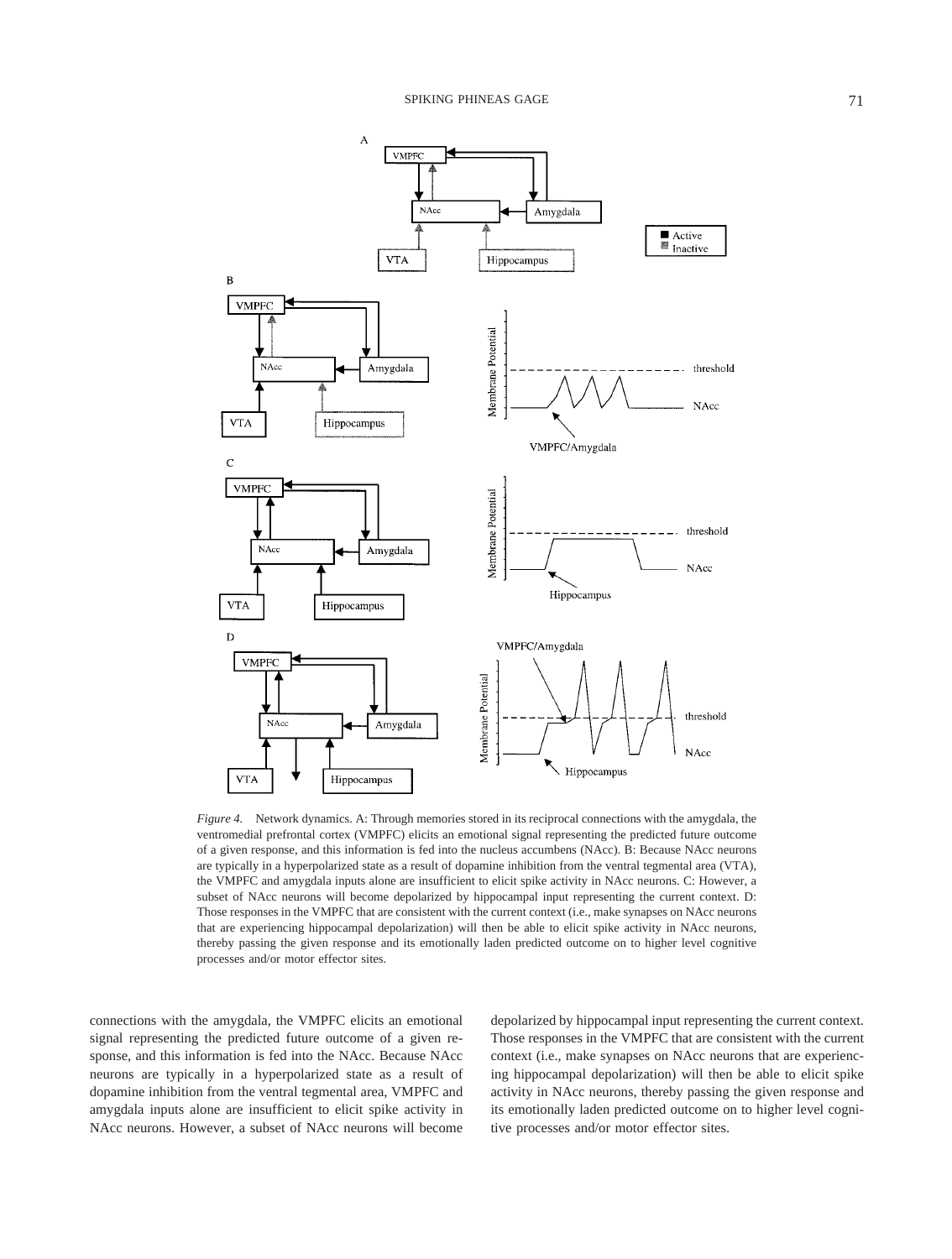We have tested the proposed mechanism using a computer simulation that implements it in a network of spiking artificial neurons, GAGE. A critical component of the model is that input from the hippocampus is required to elicit NAcc firing. To ensure that this constraint was met, we compared in vivo electrophysiological recordings from rats (Grace & Moore, 1998) and GAGE (see Figure 5). In the intact system, the up state elicited by hippocampal inputs depolarizes the NAcc membrane potential, enabling it to elicit NAcc firing. When hippocampal input is inactivated (either by a local anesthetic or lesioning GAGE), the NAcc membrane potential remains hyperpolarized, thereby preventing NAcc firing.

We have applied GAGE to simulations of two kinds of cognitive–affective integration: people's performance on the Iowa gambling task and the integration of physiological arousal and cognition in determining emotional states. In Experiment 1, we hypothesized that the network would elicit emotional reactions (signifying which card to choose from a deck) based on the predicted outcome of a given response, even though the immediate outcome contradicts the future outcome. We specifically found that—consistent with the performance of human patients—when presented with a given response, an intact network functions in this way, whereas a network in which the VMPFC has been lesioned makes decisions based on immediate outcomes rather than future outcomes.



*Figure 5.* Input from the hippocampus is required to elicit nucleus accumbens (NAcc) firing: Comparison of in vivo electrophysiological recording from rats (A and B) and GAGE (C and D). A: In the intact system, the up state elicited by hippocampal inputs depolarizes the NAcc membrane potential, enabling it to elicit NAcc firing. B: When hippocampal input is inactivated by a local anesthetic, the NAcc membrane potential remains hyperpolarized, thereby preventing NAcc firing. C: In the intact network, the up state elicited by hippocampal inputs depolarizes the NAcc membrane potential, enabling it to elicit NAcc firing. D: When hippocampal input is removed, the NAcc membrane potential remains hyperpolarized, thereby preventing NAcc firing. A and B are adapted from "Regulation of Information Flow in the Nucleus Accumbens: A Model for the Pathophysiology of Schizophrenia," by A. Grace and H. Moore, in *Origins and Development of Schizophrenia: Advances in Experimental Psychopathology* (p. 134), 1998. Copyright 1998 by the American Psychological Association. Adapted with permission of the author.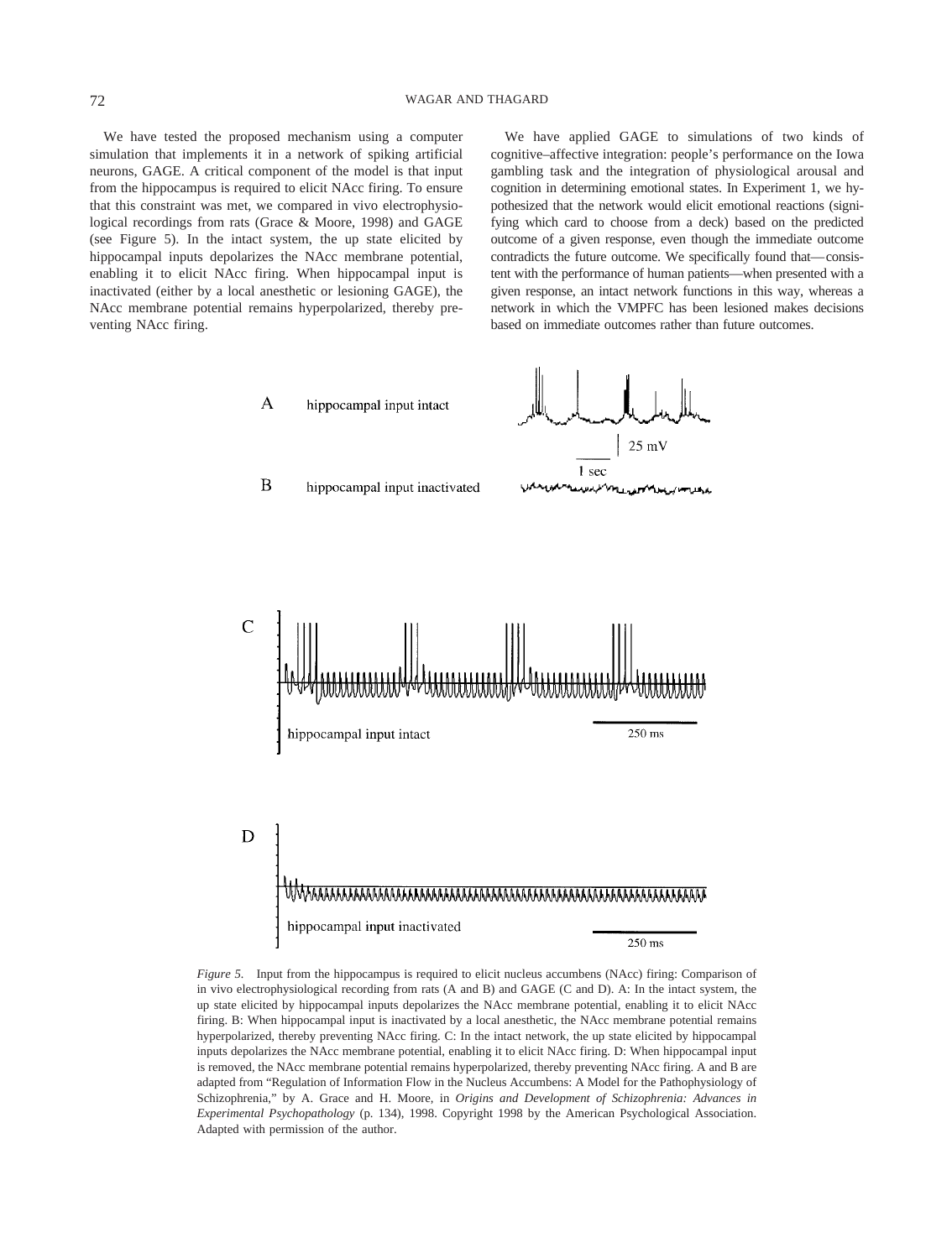In Experiment 2, we hypothesized that in the presence of ambiguous emotional input, the network would elicit different emotional reactions depending on the current context. We specifically found that—consistent with the performance of human patients when presented with an emotional input for which no immediately appropriate explanation is available, NAcc throughput is determined by the context information from the hippocampus. That is, hippocampal input elicited different emotional reactions to a given physiological state, on the basis of the current context.

## GAGE

In this section, we describe a network of spiking neurons, GAGE, based on the neural mechanism for cognitive–affective integration in the NAcc described above (see also Wagar & Thagard, 2003). Figure 1 shows the overall architecture of the model. The model has 700 spiking neurons with 670 connections. The modeled regions consist of the VMPFC, the amygdala, the NAcc, the hippocampus, and the ventral tegmental area. Each region contains 100 neurons that receive input from other regions and/or external input and pass information on to other regions as well as 40 inhibitory interneurons.

The pattern of afferent, efferent, and internal connectivity follows that of the proposed neural mechanism. The model includes intraregional connections and interregional connections. Individual neurons were modeled as single-compartment integrate-andfire units, and synaptic interactions followed a Hebbian-based learning rule.

In the following section, we describe the layout of the various connection pathways. The equations for the neuronal and synaptic learning properties are summarized in the Appendix.

In constructing the model, we put emphasis on the incorporation of realistic network properties for the relative proportions of the various sets of connections composing the inter- and intraregional circuitry. Specific patterns of connectivity were classified as either sparse or dense on the basis of anatomical data. The sparse connection pattern resulted in each presynaptic neuron forming synapses with 30% of the neurons in the postsynaptic population. The dense connection pattern resulted in each presynaptic neuron forming synapses with 60% of the neurons in the postsynaptic population. Synaptic connections were distributed evenly over the postsynaptic population, with the pattern of connectivity determined in a random fashion. All connection strengths were initialized to a random value.

#### *Interregional Connectivity*

As can be seen from Figure 1, the NAcc receives afferent connections from all four of the remaining regions, each of which forms a dense connectivity pattern with NAcc transmission neurons (Calabresi et al., 1997; Mogenson et al., 1980). The VMPFC receives afferent connections from the NAcc and the amygdala, with the former establishing a dense connectivity pattern (Calabresi et al., 1997; Mogenson et al., 1980) while the latter establishes a sparse connectivity pattern (Aggleton, 2000). The amygdala receives afferent connections from the VMPFC, which are also sparse (Aggleton, 2000).

#### *Intraregional Connections*

Each of the modeled brain regions in the network contains inhibitory interneurons modeling the presence of basket cells in these neuronal populations. Basket cells project predominantly to the same layer where their soma are located and execute fastacting inhibitory postsynaptic potentials. In the model, basketlike inhibitory interneurons receive and project dense connections within each region.

Also modeled in our network are the NAcc gap junctions responsible for the lateral transfer of information among NAcc transmission neurons (O'Donnell, 1999). These gap junctions were modeled as having very sparse (5%) connectivity between each of the transmission neurons in the NAcc population.

#### Simulations

All simulations were run using a program written in Java. Numerical integration of the differential equations for the membrane potentials and synaptic weight was performed with a time step of approximately 0.5 ms. The generation of noise and statistical distribution of model parameters were based on Java's random-number-generator routines. The simulations were performed on a PC equipped with 640 megabytes of memory and a 750-MHz processor.

## *Experiment 1*

The goal of Experiment 1 was to test GAGE's ability to simulate experimental results concerning the Iowa gambling task (Bechara et al., 1994). In this task, individuals are given a \$2,000 loan of play money and four decks of cards and instructed to make a series of card selections from any of the four decks until they are told to stop. Participants are instructed to play so that they maximize profit on the loan. Turning each card carries an immediate reward (which is large in Decks A and B and small in Decks C and D). Additionally, after turning some cards, the participants receive both a reward and a punishment (which is large in Decks A and B and small in Decks C and D). Playing mostly from the bad decks (A and B) results in an overall loss. Playing from the good decks (C and D) results in an overall profit. Decks A and B are equivalent in terms of overall net loss, but in Deck A the punishment is more frequent and of smaller magnitude than in Deck B. Decks C and D are equivalent in terms of overall net gain, but in Deck C the punishment is more frequent and of smaller magnitude than in Deck D. Participants are told that they are free to switch from any deck to another at any time and as often as they wish. However, participants are not told how many card selections must be made and are blind to the punishment schedules.

Typically, after encountering a few losses, normal participants adopt the strategy of picking predominantly from the good decks and avoiding the bad decks. This has been interpreted as indicating that normal participants are generating predicted outcomes in the form of covert emotional reactions (Bechara et al., 1994; Bechara, Damasio, Tranel, & Damasio, 1997). However, patients with VMPFC damage are oblivious to the future consequences of their actions and pick predominantly from the bad decks. This is because such patients appear to be guided by immediate rewards (the high initial reward from the bad decks) rather than future outcomes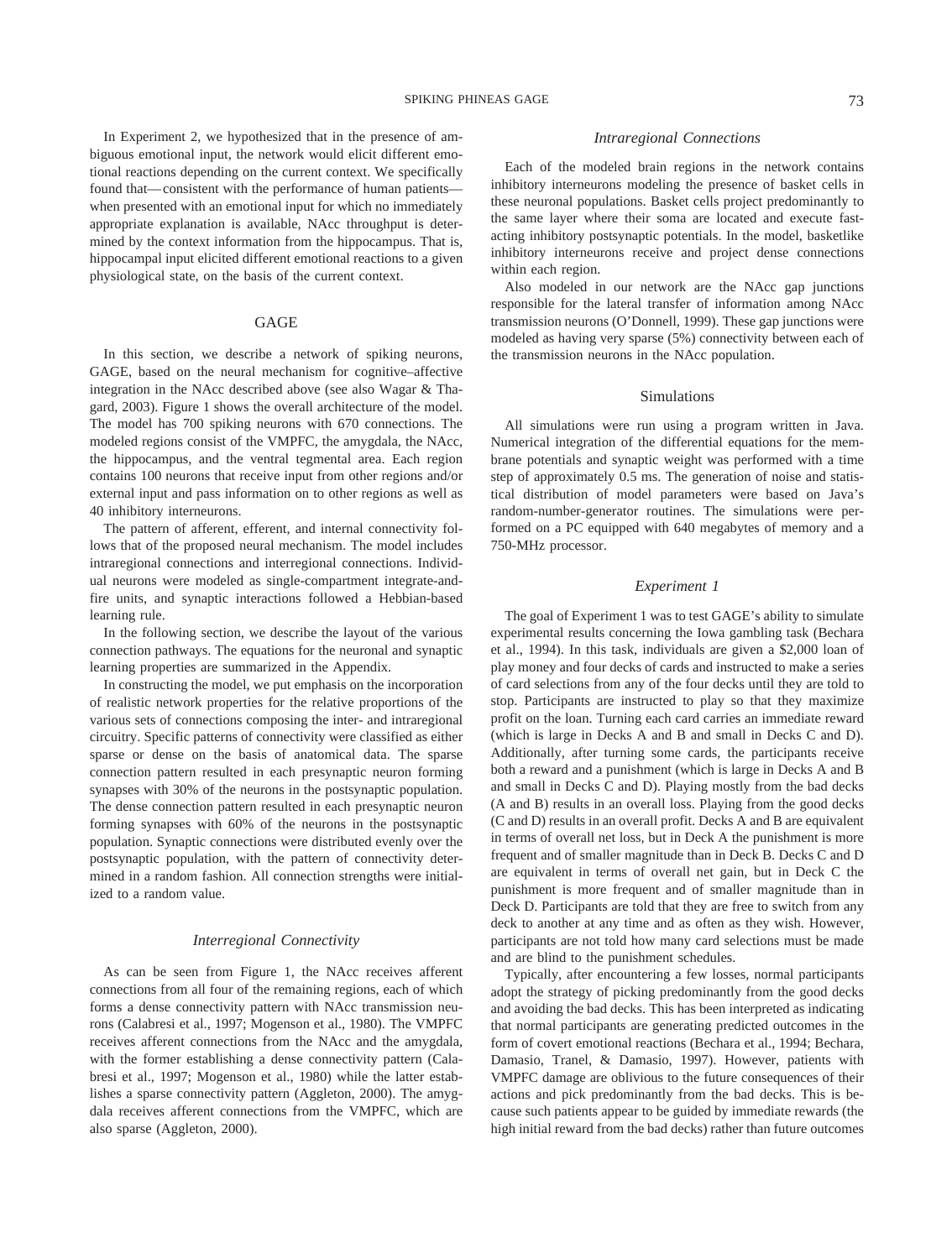(the overall profit from the good decks). The goal of Experiment 1 was to simulate the above described experimental results concerning the Iowa gambling task using GAGE.

#### *Method*

*Stimuli.* To simplify the experiment, we limited the stimuli to two decks rather than four. Because punishment schedule (e.g., the difference between Decks A and B) was not a predictive factor in the original experiments (see Bechara et al., 1994), we collapsed Decks A and B to form a single bad deck and Decks C and D to form a single good deck. On each trial in the experiment, GAGE was presented with a set of stimulus patterns consisting of activation vectors feeding into the VMPFC, the ventral tegmental area, the hippocampus, and the amygdala. Each pattern consisted of 50 active units (thereby exciting 50% of the neurons in the receiving region). The VMPFC received either an activation pattern representing the good deck or an activation pattern representing the bad deck. The amygdala received an activation pattern representing a positive body state or an activation pattern representing a negative body state. For simplicity, each set of patterns (good deck–bad deck and positive–negative body state) formed complimentary pairs. Stimulation was achieved by applying constant synaptic excitation independently to each neuron corresponding to nodes active in the stimulus pattern.

*Procedure.* Initially, GAGE was trained on two combinations of stimuli: good deck with positive body state and bad deck with negative body state. This produced the requisite somatic markers between the VMPFC and the amygdala. Training occurred in an interleaved fashion over 4,000 time steps, with alternating stimulus combinations (positive body state– good deck and negative body state–bad deck) every 400 time steps. Hebbian learning was then turned off, and the model was presented with each of the test-stimulus combinations for epochs of 2,000 time steps to establish baseline ensemble activity in the NAcc for the expected representations.

Finally, the model was presented for epochs of 2,000 time steps with each of the test stimulus combinations. Test stimuli consisted of a given choice (e.g., good deck) and its immediate body state (e.g., negative body state). This allowed us to test whether the network would elicit emotional reactions based on future outcomes (e.g., pick the good deck even though the immediate outcome is negative) or immediate rewards (e.g., pick the bad deck even though the overall outcome is negative).

Hippocampal and ventral tegmental area inputs were constant throughout training, baseline, and test. The above experiments were performed with an intact network (simulating normal participants) and with a network in which the VMPFC had been removed after training (simulating patients with VMPFC damage). GAGE was lesioned by deleting all VMPFC connections.

*Data collection and analysis.* The spike trains (step-by-step record of whether a neuron was firing) for each neuron in the network were recorded for the entire run of the experiment. To characterize the ensemble activation pattern of the NAcc population (i.e., the subgroup of NAcc neurons that responded to each stimulus), we converted the spike trains into rate graphs. This was accomplished by placing a 20-time-step window over the spike train at each time step and taking the average number of spikes (i.e., the firing rate) within the window.

Once the rate graphs were acquired, cluster analysis was used to separate the entire NAcc population into those neurons that were active in response to the stimulus and those that were not responsive (see Everitt, Landau, & Leese, 2001). In cluster analysis, a cluster is defined as a subset of elements that are cohesive among themselves but relatively isolated from the remaining elements. Cluster analysis sorts cases (e.g., neurons) into groups, or clusters, so that the degree of association is strong between members of the same cluster (e.g., neurons that are active) and weak between members of different clusters (e.g., neurons that are inactive). This was done for the baseline representations and the test representations.

The test representations were then compared with the baseline representations to determine the emotional reactions that GAGE passed through the NAcc in response to each of the decks. To determine GAGE's ability to elicit appropriate emotional reactions in response to test stimuli, we used signal-detection theory. In this analysis, A' was calculated (Snodgrass, Levy-Berger, & Hayden, 1985). A' is a nonparametric analog to d', the signal-detection measure of sensitivity. To analyze the data, we calculated a hit rate, which is the proportion of active neurons in the baseline representation that were also active in the test representation, and a false alarm rate, which is the proportion of inactive neurons in the baseline representation that were also inactive in the test representation. This information was used to determine A<sup>'</sup> for each test representation. A<sup>'</sup> varies from 0 to 1 with .5 indicating chance performance. The larger A', the closer the test representation is to the baseline representation. The closer the test representation is to the baseline representation, the better is GAGE's ability to elicit appropriate emotional reactions in response to test stimuli.

#### *Results and Discussion*

To obtain a measure of GAGE's overall performance, we averaged all results over 50 replications of the experiment (with activation patterns and weights generated randomly for each replication). The results are presented in Figure 6.

The task of the network was to elicit a positive or negative emotional reaction given a choice (e.g., good deck) and an inconsistent body state (e.g., negative). That is, after having been trained on the predicted affective outcomes of each deck, the network was tested by presenting the VMPFC and the amygdala with activation patterns that simulated a condition in which future outcome and immediate outcome were in opposition. The goal was to determine whether an intact GAGE would elicit NAcc activation representing emotional reactions based on predicted future outcomes and



*Figure 6.* Mean *A'* (representing similarity to baseline) for test stimuli as a function of emotional reaction when GAGE is intact (A) and when the ventromedial prefrontal cortex (VMPFC) is lesioned in GAGE (B).  $-ve =$ negative;  $+ve = positive$ .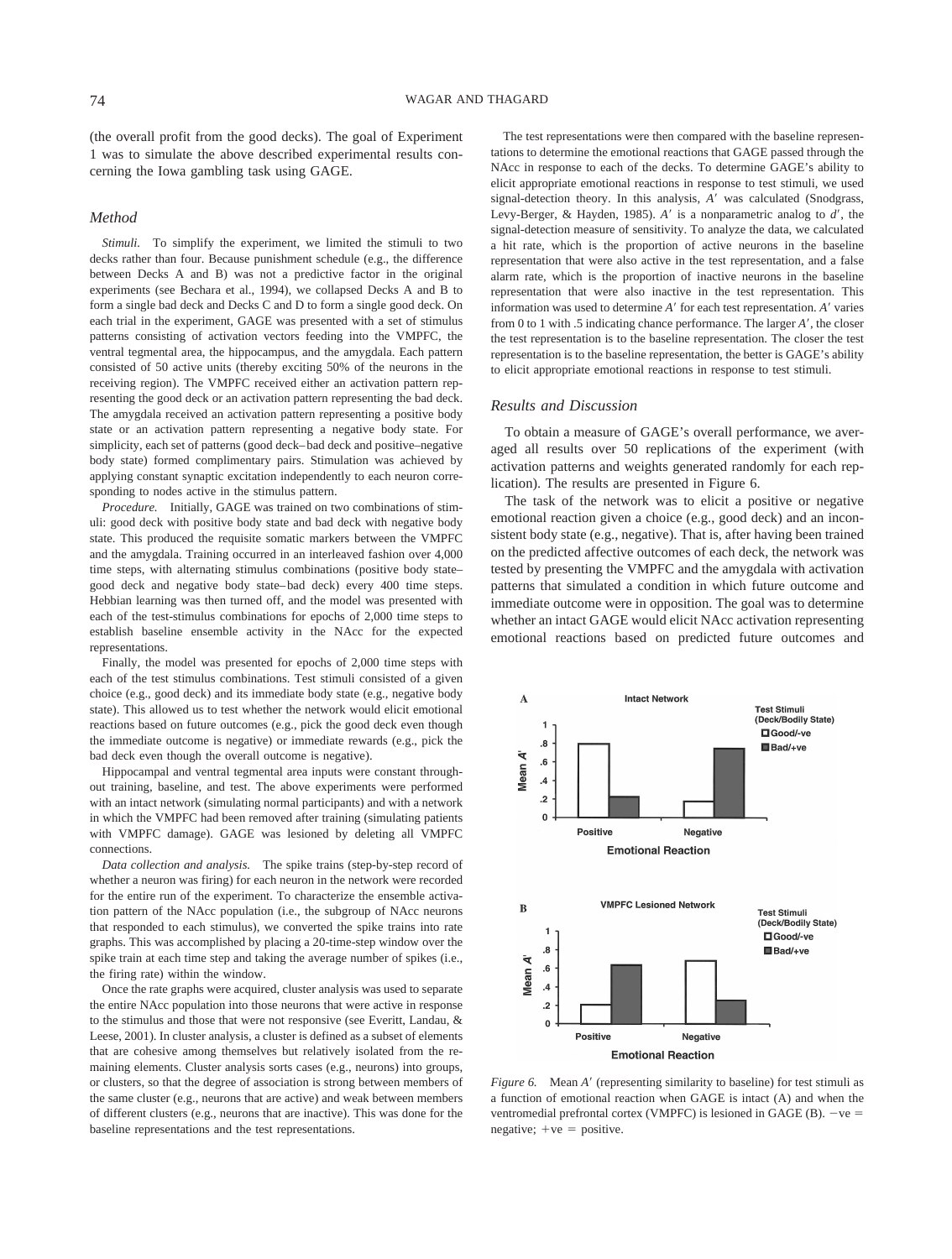whether the VMPFC-lesioned GAGE would elicit NAcc activation representing emotional reactions based on immediate outcomes.

As expected, the predicted affective outcome of a given response drives GAGE's behavior when the VMPFC is intact. Stored associations between the VMPFC and the amygdala are able to elicit a representation of the predicted future outcome of a given response. This information is then fed forward into the NAcc, and if it is consistent with the current context, it is passed on to higher level cognitive processes and/or the motor effector sites in the form of an emotional reaction.

Figure 6A shows the pattern of activity in NAcc neurons representing GAGE's ability to elicit appropriate emotional reactions in response to test stimuli. As can be seen, even in the presence of a conflicting emotional signal representing the immediate affective outcome of the response, GAGE elicits emotional reactions based on the predicted future outcome of the response. Assuming that the valence of these emotional reactions indicates which deck GAGE will choose from, the results show that when the VMPFC is intact, GAGE will predominantly choose from the good deck rather than the bad deck. It should be noted, however, that GAGE's performance was not all or none; there was a small percentage of occasions when it produced the complementary patterns of activity (eliciting a negative emotional reaction when presented with the good deck, 8%; eliciting a positive emotional reaction when presented with the bad deck, 6%). This is consistent with the performance of normal participants on the Iowa gambling task described above. Choosing from the good deck is the most efficient decision, as it ensures that an organism will behave in ways that promote long-term survival rather than short-term satisfaction. However, even normal participants take a risk sometimes and pick from the bad decks (Bechara et al., 1994).

Conversely, results from individuals suffering from VMPFC damage suggest that the mechanism no longer functions effectively. In these patients, immediate affective outcomes drive behavior rather than long-term benefits. Damage to the VMPFC prevents stored associations from eliciting a representation of the predicted future outcome of a given response. Thus, the only information fed into the NAcc is that which is initiated by the amygdala's response to current body states. Because the response promoted by this information is consistent with the current context (e.g., picking from the bad deck), the amygdala-driven decision is passed on to higher cognitive processes and/or the motor effector sites.

Figure 6B shows the pattern of activity in NAcc neurons representing GAGE's ability to elicit appropriate emotional reactions in response to test stimuli when the VMPFC has been lesioned. As can be seen, the immediate affective reward of a given response now drives behavior. GAGE now elicits emotional reactions based on the immediate outcome of the response. Again, assuming that the valence of these emotional reactions indicates which deck GAGE will choose from, the results show that when the VMPFC is damaged, GAGE will choose from the bad deck rather than the good deck. This is consistent with the performance of VMPFCdamaged patients on the Iowa gambling task described above. Rather than behaving in an efficient manner and promoting decisions based on long-term survival, the organism will behave in ways that appear impulsive and even irrational, as did Phineas Gage.

## *Experiment 2*

The goal of Experiment 2 was to test GAGE's ability to simulate experimental results concerning the integration of physiological arousal and cognition in determining emotional states (Schachter & Singer, 1962). Schachter and Singer (1962) injected participants with epinephrine and then had them fill out questionnaires in the presence of a confederate. In the euphoria condition, the cohort was pleasant, whereas in the anger condition, the cohort was unpleasant. Results showed that the same dose of epinephrine led to different emotional experiences depending on the context: Participants showed pleasant emotional experiences in the euphoric condition and unpleasant emotional experiences in the anger condition. Given a constant state of sympathetic activation, for which no immediately appropriate explanation is available (i.e., amygdala input is ambiguous), participants can be manipulated into states of euphoria or anger depending on the current context. It is important to note that the claims made by the Schachter theory of emotion have been drawn into question (e.g., Reisenzein, 1983). However, the goal of Experiment 2 was to simulate the role of context in cognitive–affective integration using GAGE. We are not concerned with the high-level mechanisms underlying the cognitive appraisal of one's emotional state. Instead, we are only interested in the mechanism whereby context exerts a moderating effect on the emotional reaction to different stimuli.

## *Method*

*Stimuli.* On each trial in the experiment, GAGE was presented with a set of stimulus patterns consisting of activation vectors feeding into the VMPFC, the ventral tegmental area, the hippocampus, and the amygdala. Each pattern consisted of 35 active units (thereby exciting 35% of the neurons in the receiving region). To perform the tests, the VMPFC and the hippocampus required two separate activation patterns each. Note that in Experiment 1 context (i.e., hippocampal input) was held constant while body signal (i.e., amygdala input) was manipulated; whereas in Experiment 2, context was manipulated and bodily input was held constant. The VMPFC received either an activation pattern representing the euphoria appraisal or an activation pattern representing the anger appraisal. The hippocampus received an activation pattern representing a pleasant context or an activation pattern representing an unpleasant context. Again, for simplicity, each set of patterns (euphoria–anger appraisal and pleasant– unpleasant context) formed complimentary pairs.

*Procedure.* Initially, GAGE was trained on two combinations of stimuli: euphoria appraisal with pleasant context and anger appraisal with unpleasant context. This produced the requisite associations between VMPFC and hippocampal synapses in NAcc dendrites. Training occurred in an interleaved fashion over 4,000 time steps, with alternating stimulus combinations every 400 time steps. Hebbian learning was then turned off, and the model was presented with the euphoria–pleasant and anger– unpleasant stimuli for epochs of 2,000 time steps each to establish baseline ensemble activity in the NAcc for the expected representations.

Finally, the model was presented with each of the test-stimulus combinations for epochs of 2,000 time steps. Test stimuli consisted of both appraisals (euphoria and anger) presented simultaneously with a given context (pleasant or unpleasant). This allowed us to test whether the network would elicit emotional reactions based on the current context. Amygdala and ventral tegmental area inputs were constant throughout training, baseline, and test.

*Data collection and analysis.* Data collection and analyses were as described in Experiment 1.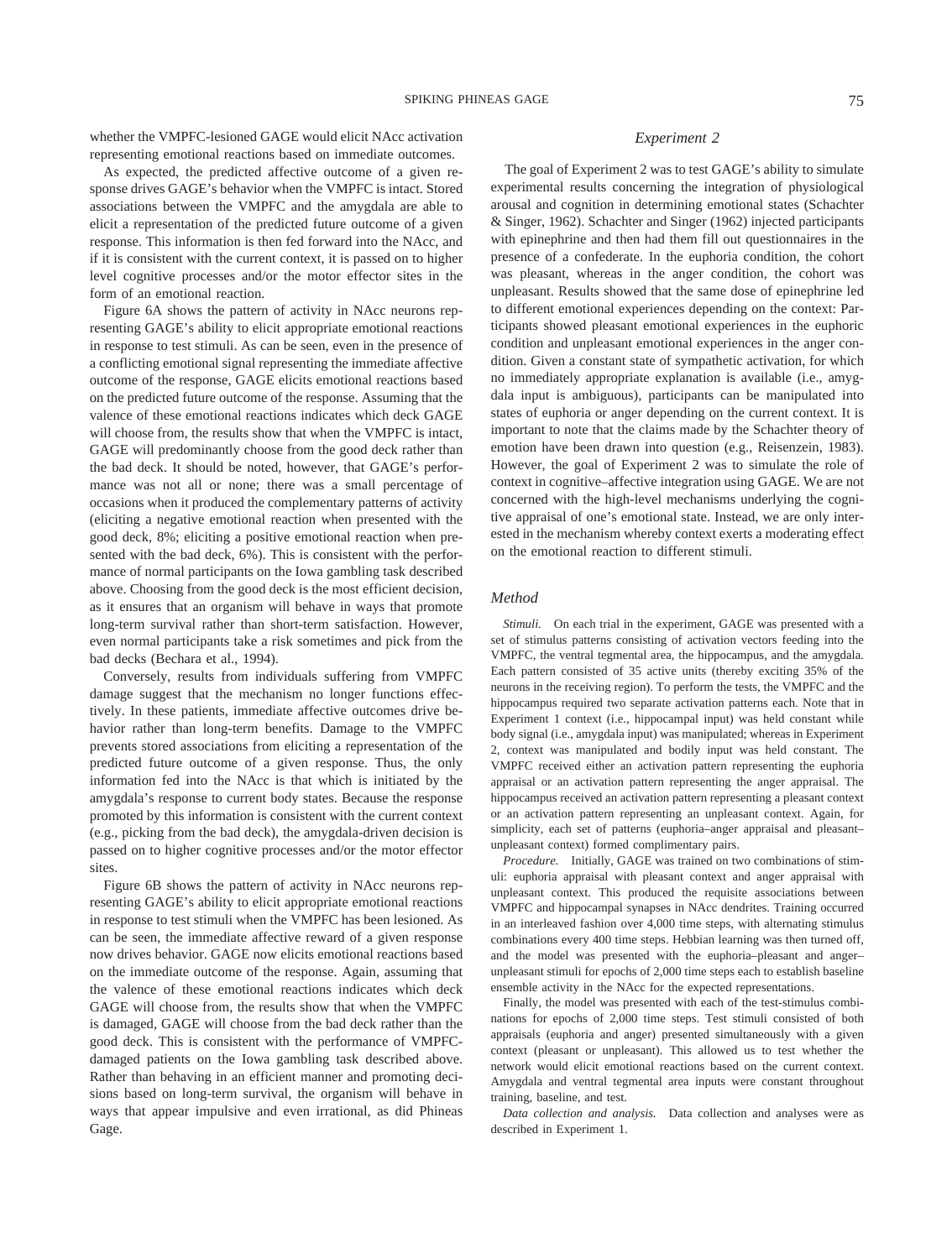## *Results and Discussion*

To obtain a measure of GAGE's overall performance, we averaged all results over 50 replications of the experiment (with activation patterns and weights generated randomly for each replication). The results are presented in Figure 7.

The task of the network was to elicit a euphoric or anger appraisal given a context (e.g., pleasant). The network was tested by presenting the VMPFC and the hippocampus with activation patterns that simulated a condition in which both euphoric and anger appraisals were active in the VMPFC. The goal was to determine whether GAGE would elicit emotional reactions based on the current context.

As expected, hippocampal-determined context drove GAGE's behavior when the NAcc was presented with two different VMPFC representations simultaneously. Stored associations between the VMPFC and the hippocampus in NAcc dendrites are able to elicit a representation consistent with the current context.

#### General Discussion

Experiment 1 showed both how normal people perform cognitive–affective integration to succeed in the Iowa gambling task and why this integration breaks down in people with damage to the VMPFC. Consistent with A. Damasio's (1994) somaticmarker hypothesis, we have shown that the VMPFC and the amygdala interact to produce emotional signals indicating expected outcomes and that these expected outcomes compete with immediate outcomes for amygdala output. In addition, GAGE shows that temporal coordination between the VMPFC and the amygdala is a key component to eliciting emotional reactions to stimuli.

Experiment 2 showed how context is capable of exerting an effect on cognitive–affective integration. It does so by highlighting the importance of hippocampal input to the NAcc gateway. For the signals from the VMPFC and the amygdala to access brain areas responsible for higher order reasoning, context information from the hippocampus must unlock the NAcc gate, allowing this information to pass through.

In this article, we have presented a new computational model of decision making that is much more neurologically realistic than previous models. GAGE organizes neurons into populations related to brain areas, including the VMPFC, the hippocampus, and the amygdala. GAGE shows how the NAcc integrates cognitive information from the VMPFC and the hippocampus with emotional information from the amygdala. Consistent with A.



Figure 7. Mean A' for test stimuli as a function of appraisal with constant amygdala input.

Damasio's (1994) somatic-marker hypothesis, we have shown that the VMPFC and the amygdala interact to produce emotional signals indicating expected outcomes and that these expected outcomes compete with immediate outcomes for amygdala output. GAGE then moves beyond this claim, highlighting the importance of the NAcc gateway. For the signals from the VMPFC and the amygdala to pass through the NAcc to access brain areas responsible for higher order reasoning, the hippocampus must unlock the NAcc gate. Furthermore, the individual neurons in our model are more realistic than those used in most artificial neural network models because they exhibit the spiking behavior found in real neurons. This level of representation highlights another important aspect of cognitive–affective integration in the brain: time. GAGE shows that temporal coordination between the VMPFC and the amygdala is a key component to eliciting emotional reactions to stimuli.

GAGE is capable of producing effective decision-making strategies similar to those observed in humans with intact brains as well as the defective decision-making exhibited by modern-day equivalents of Phineas Gage. It does so by exhibiting cognitive– affective integration during covert decision making. The central idea is that the VMPFC establishes predicted outcomes of responses through its connections with the amygdala and that this information is passed through the context-moderated gateway in the NAcc to promote behaviors that are most beneficial to the long-term survival of the organism within the current environment.

The Iowa gambling task is a clinical test of VMPFC damage, and GAGE is capable of simulating successful performance by people with normal cognitive–affective integration and unsuccessful performance by people with damage to the VMPFC. Also, by implementing the proposed neurological theory of how cognitive information and emotional information are integrated in effective decision making, GAGE has the capacity to move beyond this particular situation. In the Iowa gambling task, poor choices (picking the bad deck) are consistent with the current context. However, GAGE is more robust in its ability to model the neural basis for the production of emotional signals in decision making to promote achievement and long-term survival within a given environment. As was mentioned above, VMPFC damage causes the ability to reason—particularly within a social context—to become seriously impaired. Although the Iowa gambling task is an effective test of VMPFC damage, it fails to factor in the role of context. Thus, GAGE is capable of incorporating the role of context via its implementation of NAcc, ventral tegmental area, and hippocampal interrelations.

Experiment 2 provides a test of this capacity. Hippocampally determined context drives GAGE's behavior when the NAcc is presented with two different VMPFC representations simultaneously. Stored associations between the VMPFC and the hippocampus in NAcc dendrites are able to elicit a representation consistent with the current context.

The ability to replicate human performance in the Iowa gambling task and the capacity to incorporate the role of context demonstrate that GAGE, and the underlying neurological theory contribute to current understanding of decision making. According to the affect-as-information hypothesis, feelings influence decision making when experienced as reactions to the imminent decision, not if attributed to an irrelevant source (Clore, Schwartz, & Conway, 1994). The constraints imposed by our neurological theory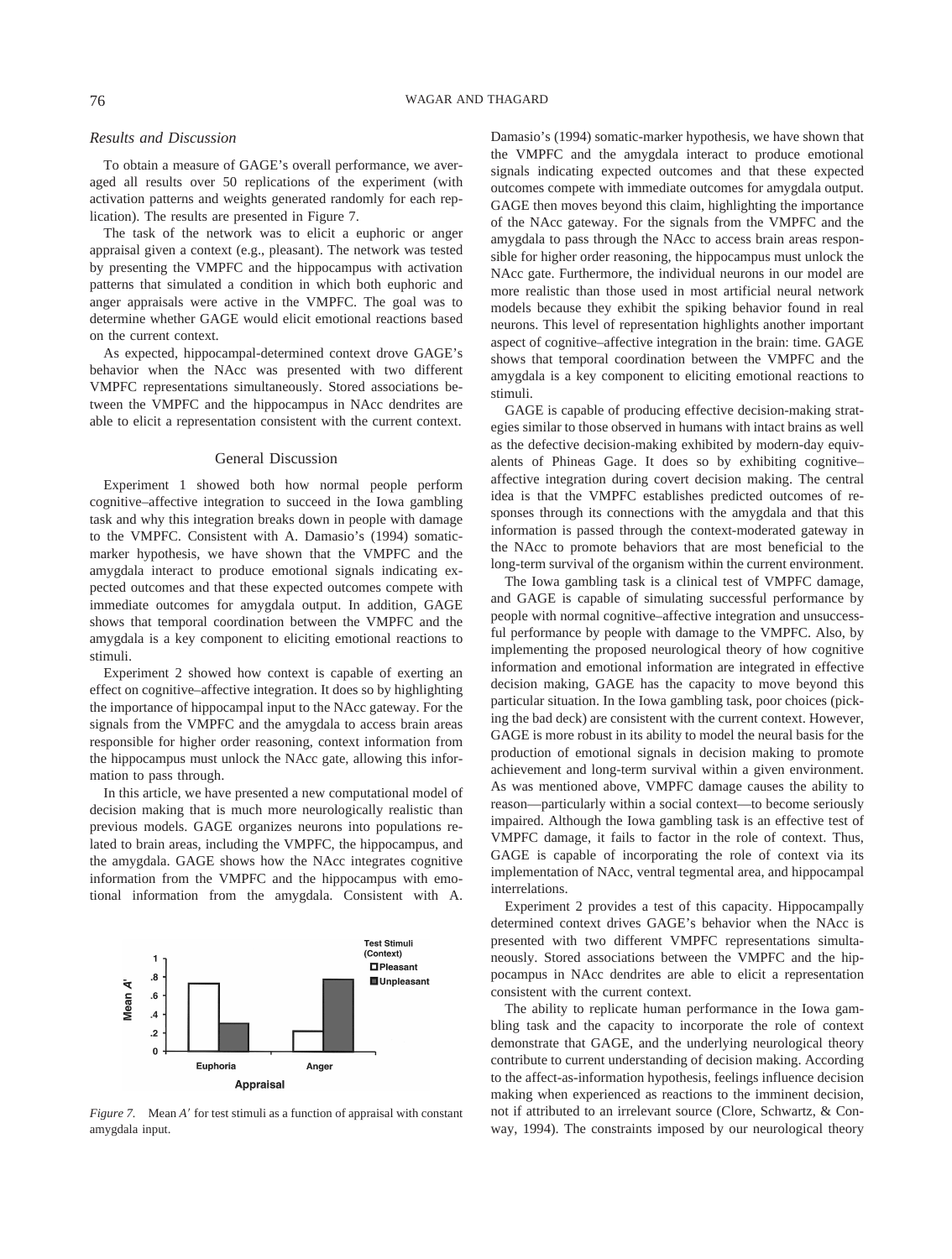demand that for emotional information from the amygdala to be tied in with VMPFC activity as it passes through the NAcc gateway, the two must occur in close temporal proximity. That is, to bind cognition and emotion in the NAcc, VMPFC and amygdala activity must exhibit a coincidental increase in firing rate. Given this constraint, it does not seem surprising that researchers have found that feelings affect judgments when experienced as reactions to the imminent decision, not if attributed to an irrelevant source (Clore et al., 1994). If a given event (choosing a card) is associated with a given emotion, the two will co-occur in the brain—that is, they will exhibit a coincidental increase in firing rate. If this is the case, then they will impact the NAcc in close temporal proximity and be associated with one another. If, however, they are not associated with one another, they will fire out of phase with one another. As a result, they will not be bound in the NAcc, and the emotion will not be attributed to the event.

According to the risk-as-feelings hypothesis, feelings of fear in the face of a decision have an all-or-none characteristic (Loewenstein et al., 2001). Concretely, participants are sensitive to the possibility rather than the probability of negative outcomes. Here too, GAGE can shed some light on how the neural underpinnings of cognitive–affective integration produce this phenomenon. The basic idea is that feelings of fear, or any emotional reaction in a decision-making task, are insensitive to probability variations. Recall that NAcc neurons are being constantly bombarded with VMPFC- and amygdala-driven excitatory postsynaptic potentials. That is, VMPFC elicits several possible reactions to and/or appraisals of the current situation, and the hippocampus sorts through these options to find those that are context consistent. Implicit in this statement is the idea that VMPFC signals do not carry more or less weight relative to one another (i.e., they do not carry probability information). The emotional reactions elicited by the NAcc are immediate affective responses, providing fast but crude assessments of the current situation (A. Damasio, 1994; see also Le-Doux, 1996). As such, the emotional reactions described here simply signal affective significance of a given reaction and/or appraisal. The role of probability might be factored into the decision process later, once the emotional reactions elicited here have been passed on to brain areas responsible for higher order decision-making processes. But, by then the emotion has already been elicited, hence the all-or-none characteristic of emotional reactions in decision making.

### *Limitations of GAGE*

Although GAGE and the underlying neurological theory increase researchers' understanding of how cognitive information and emotional information are integrated in the NAcc during effective decision making, it is important to note that they do not answer every question. There are several levels on which GAGE is too simple or underspecified to address important questions.

Given the discussion presented thus far, one would have to conclude that if the NAcc were lesioned, the entire network would fall apart. However, given the plasticity of the brain, there are alternate brain areas (e.g., the cingulate or the supplementary motor area) that may compensate in the event of striate lesions. Given the limited number of brain areas currently implemented, GAGE is unable to address this issue. Also, the current implementations of GAGE focus on VMPFC lesions and the role of the hippocampus under uncertainty. Further simulations are needed to clarify what happens when either the amygdala or the hippocampus is lesioned. Finally, it is important to note that GAGE models only how the brain produces covert emotional reactions—it is not concerned with the high-level mechanisms underlying overt decisions or the cognitive appraisal of one's emotional state.

#### *Conclusion*

There is increasing appreciation in cognitive science that emotions are an integral part of decision making. GAGE and the underlying neurological theory increase researchers' understanding of the neural cause of the covert emotional reactions that are an essential part of effective decision making. In addition, GAGE's ability to incorporate the role of context in determining emotional signals endorses the ability to model other appraisal processes and other kinds of cognitive–affective integration in general.

Although there are limitations to the model, with time and closer implementation of neuroanatomical mechanisms, GAGE may be improved to simulate the process of human decision making to an even greater extent. As such, GAGE represents a first step in using computational neuroscience to aid in psychologists' understanding of human decision making and what goes wrong in the brain when these skills become impaired, and it may even help researchers to formulate better hypotheses concerning how to compensate for or correct the problems.

#### References

- Aggleton, J. (2000). *The amygdala: A functional analysis.* Oxford, England: Oxford University Press.
- Bechara, A., Damasio, A., Damasio, H., & Anderson, S. (1994). Insensitivity to future consequences following damage to human prefrontal cortex. *Cognition, 50,* 7–15.
- Bechara, A., Damasio, H., Tranel, D., & Damasio, A. (1997, February 28). Deciding advantageously before knowing the advantageous strategy. *Science, 275,* 1293–1295.
- Berns, G., McClure, S., Pagnoni, G., & Montague, P. (2001). Predictability modulates human brain response to reward. *The Journal of Neuroscience, 21,* 2793–2798.
- Breiter, H., Aharon, I., Kahneman, D., Dale, A., & Shizgal, P. (2001). Functional imaging of neural responses to expectancy and experience of monetary gains and losses. *Neuron, 30,* 619–639.
- Calabresi, P., De Murtas, M., & Bernardi, G. (1997). The neostriatum beyond the motor function: Experimental and clinical evidence. *Neuroscience, 78,* 39–60.
- Churchland, P. (1996). Feeling reasons. In A. R. Damasio, H. Damasio, & Y. Christen (Eds.), *Neurobiology of decision-making* (pp. 181–199). Berlin, Germany: Springer.
- Clore, G., Schwartz, N., & Conway, M. (1994). Affective causes and consequences of social information processing. In R. Wyer & T. Srull (Eds.), *Handbook of social cognition* (Vol. 1, pp. 323–417). Hillsdale, NJ: Erlbaum.
- Damasio, A. (1994). *Descartes' error: Emotion, reason and the human brain.* New York: Avon Books.
- Damasio, H., Grabowski, T., Frank, R., Galburda, A. M., & Damasio, A. R. (1994, May 20). The return of Phineas Gage: Clues about the brain from the skull of a famous patient. *Science, 264,* 1102–1104.
- Everitt, B., Landau, S., & Leese, M. (2001). *Cluster analysis* (4th ed.). New York: Oxford University Press.
- Finucane, M. L., Alhakami, A. S., Slovic, P., & Johnson, S. M. (2000). The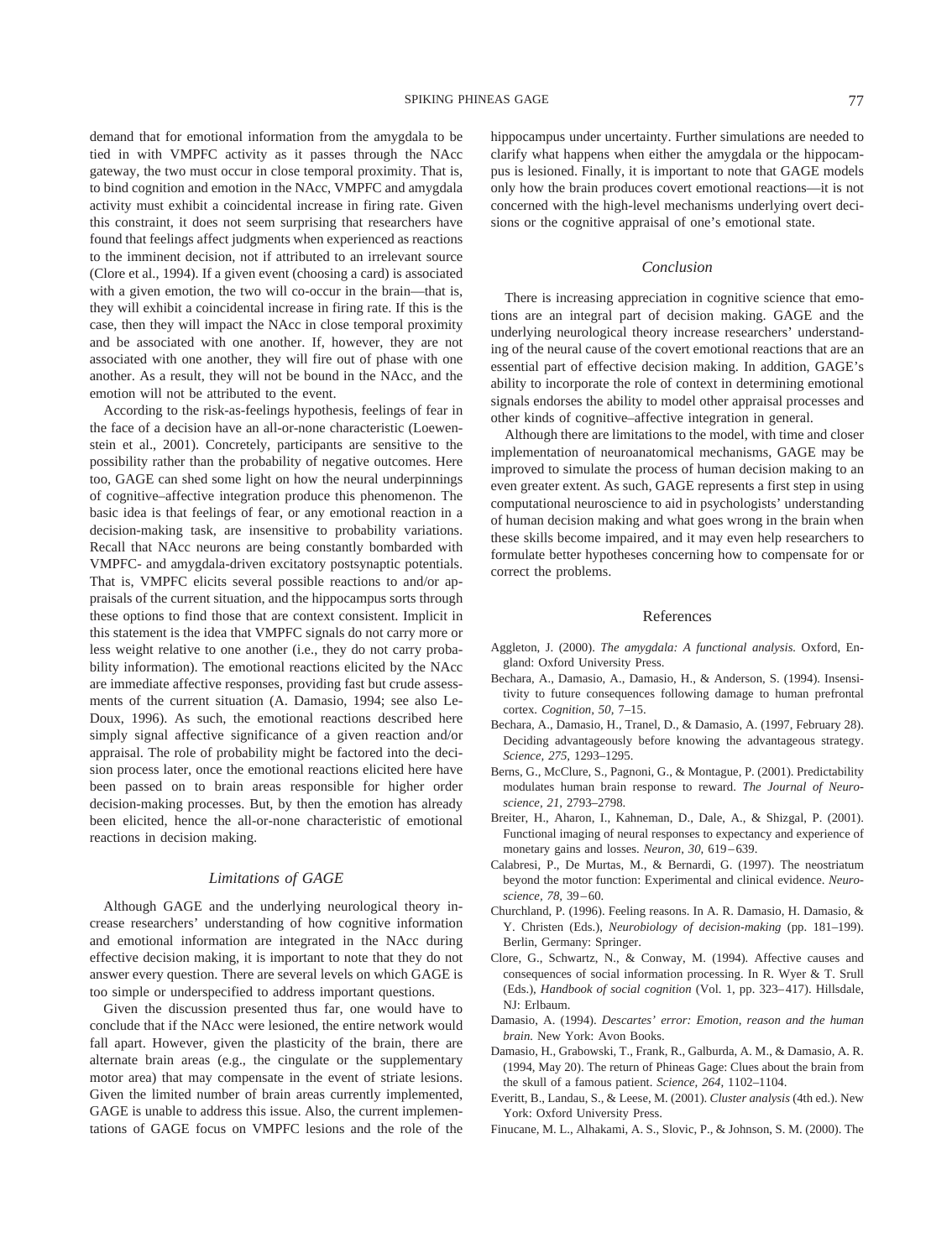affect heuristic in judgments of risks and benefit. *Behavioral Decision Making, 13,* 1–17.

- Gerstner, W. (1999). Spiking neurons. In W. Maass & C. Bishop (Eds.), *Pulsed neural networks* (pp. 3–54). Cambridge, MA: MIT Press.
- Gerstner, W., & van Hemmen, J. (1994). Coding and information processing in neural networks. In E. Domany, J. van Hemmen, & K. Schulten (Eds.), *Models of neural networks II* (pp. 1–93). New York: Springer-Verlag.
- Grace, A., & Moore, H. (1998). Regulation of information flow in the nucleus accumbens: A model for the pathophysiology of schizophrenia. In M. Lenzenweger & R. Dworkin (Eds.), *Origins and development of schizophrenia: Advances in experimental psychopathology* (pp. 123– 157). Washington, DC: American Psychological Association.
- Harlow, J. M. (1848). Passage of an iron rod through the head. *Boston Medical and Surgical Journal, 39,* 389–393.
- Hitchcott, P., & Phillips, G. (1997). Amygdala and hippocampus control dissociable aspects of drug associated conditioned rewards. *Psychopharmacology, 131,* 187–195.
- Kempter, R., Gerstner, W., & van Hemmen, J. (1999). Hebbian learning and spiking neurons. *Physical Review E: Statistical, Nonlinear, and Soft Matter Physics, 59,* 4498–4514.
- Knutson, B., Adams, C., Fong, G., & Hommer, D. (2001). Anticipation of increasing monetary reward selectively recruits nucleus accumbens [Electronic version]. *The Journal of Neuroscience, 21,* RC159. Retrieved from http://www.jneurosci.org/cgi/reprint/21/16/RC159.pdf
- Knutson, B., Westdorp, A., Kaiser, E., & Hommer, D. (2000). fMRI visualization of brain activity during a monetary incentive delay task. *NeuroImage, 12,* 20–27.
- LeDoux, J. (1996). *The emotional brain.* New York: Simon & Schuster.
- Lerner, J. S., & Keltner, D. (2000). Beyond valence: Toward a model of emotion-specific influences on judgment and choice. *Cognition & Emotion, 14,* 473–493.
- Lerner, J. S., & Keltner, D. (2001). Fear, anger, and risk. *Journal of Personality and Social Psychology, 81,* 146–159.
- Loewenstein, G. F., Weber, E. U., Hsee, C. K., & Welch, N. (2001). Risk as feelings. *Psychological Bulletin, 127,* 267–286.
- Macmillan, M. (2000). *An odd kind of fame: Stories of Phineas Gage.* Cambridge, MA: MIT Press.
- Mischel, W., & Shoda, Y. (1995). A cognitive–affective system theory of personality: Reconceptualizing situations, dispositions, dynamics, and the invariance in personality structure. *Psychological Review, 102,* 246– 268.
- Mogenson, G., Jones, D., & Yim, C. (1980). From motivation to action: Functional interface between the limbic system and the motor system. *Progress in Neurobiology, 14,* 69–97.
- Nerb, J., & Spada, H. (2001). Evaluation of environmental problems: A coherence model of cognition and emotion. *Cognition & Emotion, 15,* 521–551.
- O'Donnell, P. (1999). Ensemble coding in the nucleus accumbens. *Psychobiology, 27,* 187–197.
- O'Donnell, P., & Grace, A. (1995). Synaptic interactions among excitatory afferents to nucleus accumbens neurons: Hippocampal gating of prefrontal cortical input. *The Journal of Neuroscience, 15,* 3622–3639.
- Reisenzein, R. (1983). The Schachter theory of emotion: Two decades later. *Psychological Review, 94,* 239–264.
- Rottenstreich, Y., & Hsee, C. K. (2001). Money, kisses, and electric shocks: On the affective psychology of risk. *Psychological Science, 12,* 185–190.
- Schachter, S., & Singer, J. (1962). Cognitive, social and physiological determinants of emotional state. *Psychological Review, 69,* 379–399.
- Snodgrass, J., Levy-Berger, G., & Hayden, M. (1985). *Human experimental psychology.* New York: Oxford University Press.
- Thagard, P. (2000). *Coherence in thought and action.* Cambridge, MA: MIT Press.
- Thagard, P. (2003). Why wasn't O. J. convicted? Emotional coherence in legal inference. *Cognition & Emotion, 17,* 361–383.
- Wagar, B., & Thagard, P. (2003). Using computational neuroscience to investigate the neural correlates of cognitive-affective integration during covert decision making. *Brain and Cognition, 53,* 398–402.